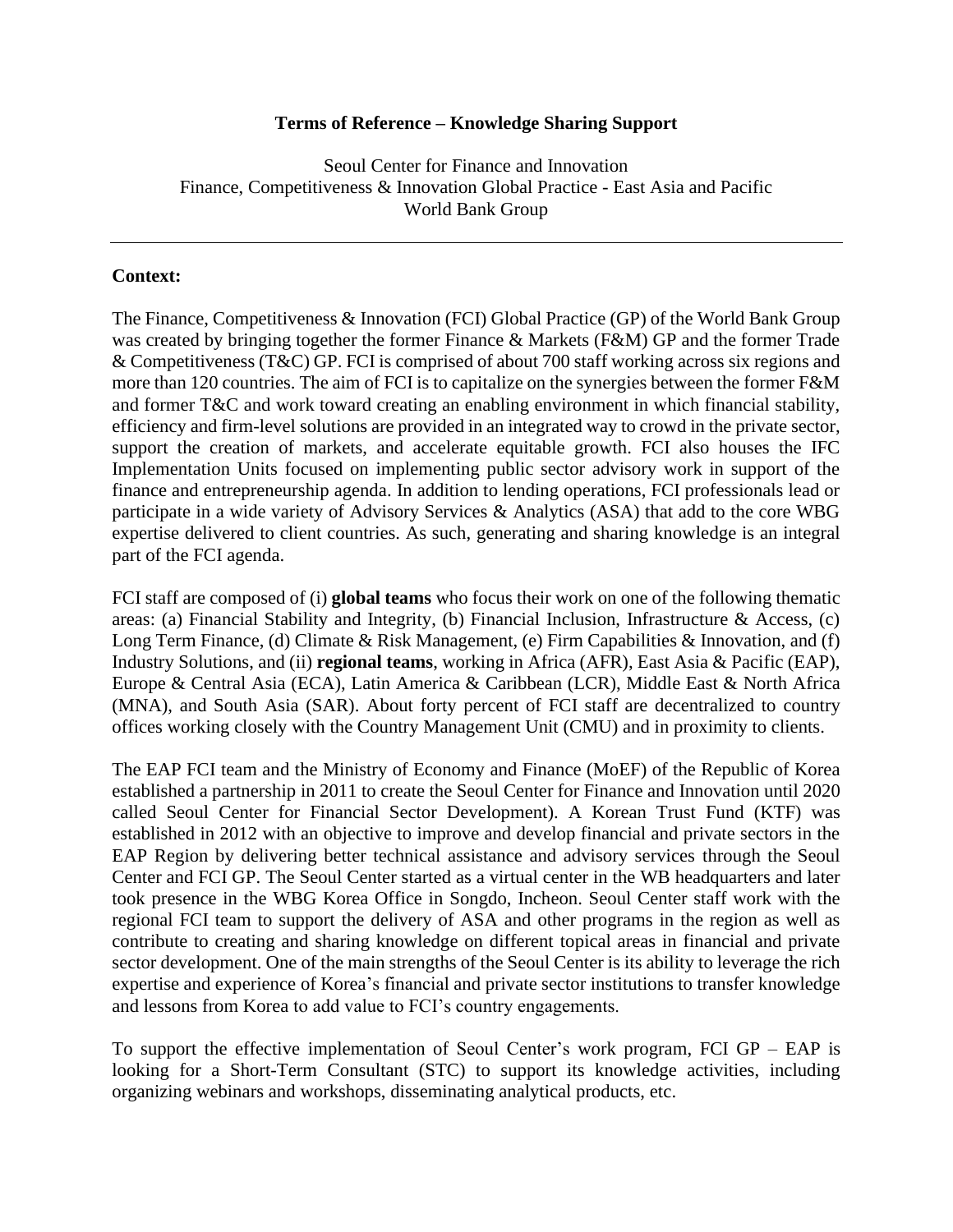### **Scope of Work:**

- Plan and organize virtual or physical knowledge sharing events with the team, which will be organized in collaboration with Korean partners and counterparts in developing countries in the EAP region.
- Support the identification of key experts and liaise with them and their host organizations to ensure a clear understanding of roles and expectations.
- Serve as a liaison between the project team and Korean institutions participating in knowledge exchange activities.
- Organize meetings, maintain relationships, and ensure smooth communication between key stakeholders.
- Communicate with local partners, team members, and clients in developing EAP countries as requested to build connections and partnerships.
- Contribute to the design of TA activities, including but not limited to: knowledge exchange activities, training materials (e.g., presentations, memos, videos), and other promotional materials.
- Support research or survey activities in distributing, collecting, and analyzing data.
- Manage the Seoul Center's external website and regularly update content.
- Other need-based ad hoc support may also be required during the assignment period.

## **Qualifications and Competencies:**

- Professional experience of at least three years of content development or knowledge event planning related to international relations or the financial sector.
- Excellent writing skills in English and Korean.
- Ability to digest technical content and reframe language to make it accessible to a broader audience.
- Ability to work rapidly and in coordination with the Seoul Center team and country teams in the EAP region.
- Masters' degree or equivalent in communication, journalism, public relations, international relations, economics, or related disciplines. Or equivalent combination of education and experience.
- Knowledge of the World Bank Group and/or other multilateral development banks in the international development/cooperation arena is a plus.

## **Reporting:**

The incumbent will report to the FCI Program Manager, Seoul Center. The incumbent is expected to work closely with the Seoul Center team. The overall consultancy will be carried out as part of the Seoul Center work program and guided by the FCI Practice Manager, East Asia and the Pacific (Region 1).

#### **Duration and Compensation:**

The assignment period is expected to be for 40 working days over the period from June 1, 2022, to December 31, 2022.